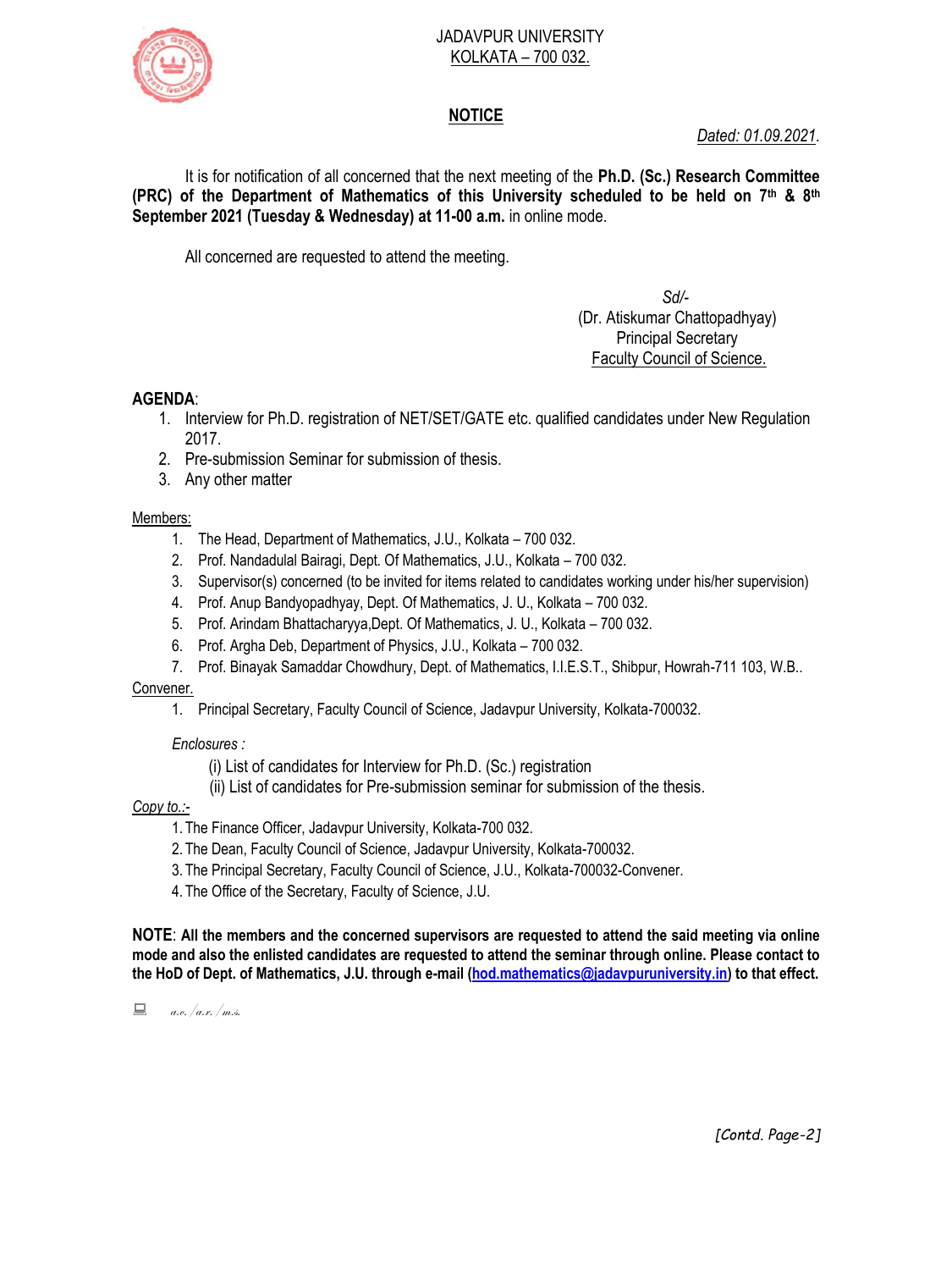# **(1) LIST OF CANDIDATES FOR INTERVIEW UNDER NEW REGULATION THROUGH ONLINE**

|            | Date: 6th September 2021<br><b>Mode of Interview: Online</b>              |                                |                                  | Time: 11:00 a.m.                                                                            |
|------------|---------------------------------------------------------------------------|--------------------------------|----------------------------------|---------------------------------------------------------------------------------------------|
| SI.<br>No. | Name of the Candidate with<br>Ref. No.                                    | Name of the Supervisor         | <b>Email id of the Candidate</b> | Whether<br>qualified in<br><b>NET/SET/GATE</b><br>or any other<br>equivalent<br>examination |
| 1.         | <b>MUNNA PRAMANIK</b><br>[FS/Ph.D. /Math/P-II/01/2021<br>dtd. 05/04/21]   | Prof. Sujit Kumar Sardar, JU   | munnap065@gmail.com              | <b>NET</b>                                                                                  |
| 2.         | <b>SOURAV GHOSH</b><br>[FS/Ph.D. /Math/P-II/02/2021<br>dtd. 08/04/21]     | Prof. Sukhendu Kar, JU         | mathsourav99@gmail.com           | <b>NET</b>                                                                                  |
| 3.         | <b>TAPAS KUMAR PAL</b><br>[FS/Ph.D. /Math/P-II/03/2021<br>dtd. 12/04/21]  | Prof. Prakash Chandra Mali, JU | pal6590@gmail.com                | <b>GATE</b>                                                                                 |
| 4.         | <b>RANI DEB</b><br>[FS/Ph.D. /Math/P-II/04/2021<br>dtd. 12/04/21]         | Dr. Arup Kumar Das, ISI        | rony.knc.ju@gmail.com            | <b>NET</b>                                                                                  |
| 5.         | <b>MOSEDUL SARKAR</b><br>[FS/Ph.D. /Math/P-II/06/2021<br>dtd. 13/04/21]   | Dr. Sankar Sarkar, ISI         | mosedulsarkar2014@gmail.com      | <b>NET</b>                                                                                  |
| 6.         | <b>CHIRODEEP MONDAL</b><br>[FS/Ph.D. /Math/P-II/07/2021<br>dtd. 19/04/21] | Prof. Dipak Kesh, JU           | cm.chirodeep@gmail.com           | <b>NET</b>                                                                                  |
| 7.         | <b>JYOTIRMOY JANA</b><br>[FS/Ph.D. /Math/P-II/08/2021<br>dtd. 19/04/21]   | Prof. Sujit Kumar Sardar, JU   | jyotirmoyjana.1996@gmail.com     | <b>NET</b>                                                                                  |
| 8.         | <b>MONIMALA MONDAL</b><br>[FS/Ph.D. /Math/P-II/10/2021<br>dtd. 23/04/21]  | Prof. Farook Rahaman, JU       | monimala.mondal88@gmail.com      | NET, SET                                                                                    |

# **DEPARTMENT OF MATHEMATICS**

### **(2) LIST OF CANDIDATES FOR PRE-SUBMISSION SEMINAR FOR SUBMISSION OF THE THESIS**

|                | Time: 11:00 a.m.<br>Date: 6th September 2021<br><b>Mode of Seminar: Online</b>                        |                                                                                                                                                                                                        |                                                                                                                    |                         |                                                       |
|----------------|-------------------------------------------------------------------------------------------------------|--------------------------------------------------------------------------------------------------------------------------------------------------------------------------------------------------------|--------------------------------------------------------------------------------------------------------------------|-------------------------|-------------------------------------------------------|
| SI.<br>No.     | Name of the<br>candidates<br>[Index No]                                                               | Name of the<br>Supervisor/s                                                                                                                                                                            | Proposed Title of<br>the Thesis                                                                                    | Date of<br>Registration | Date of<br>Publication<br>of Course<br>Work<br>Result |
| 1 <sub>1</sub> | Sri Nabin Sen<br>[Index No.:<br>157/16/Maths./25]<br>Mail $Id:$ $-$<br>nabinmathematics@gm<br>ail.com | Prof. Bibhas Ch.<br>Giri, Dept. of<br>Mathematics, J.U.,<br>Kolkata-700032<br>and Dr. Sudarshan<br>Bardhan, Assistant<br>Professor, Dept. of<br>Maths., Krishnagar<br>Womens College,<br>Nadia-741101. | "Study of<br>consignment stock<br>policy in<br>integrated vendor-<br>buyer model under<br>different<br>scenarios". | 23,08,2016              | 15,05,2018                                            |

*[Contd. Page-3]*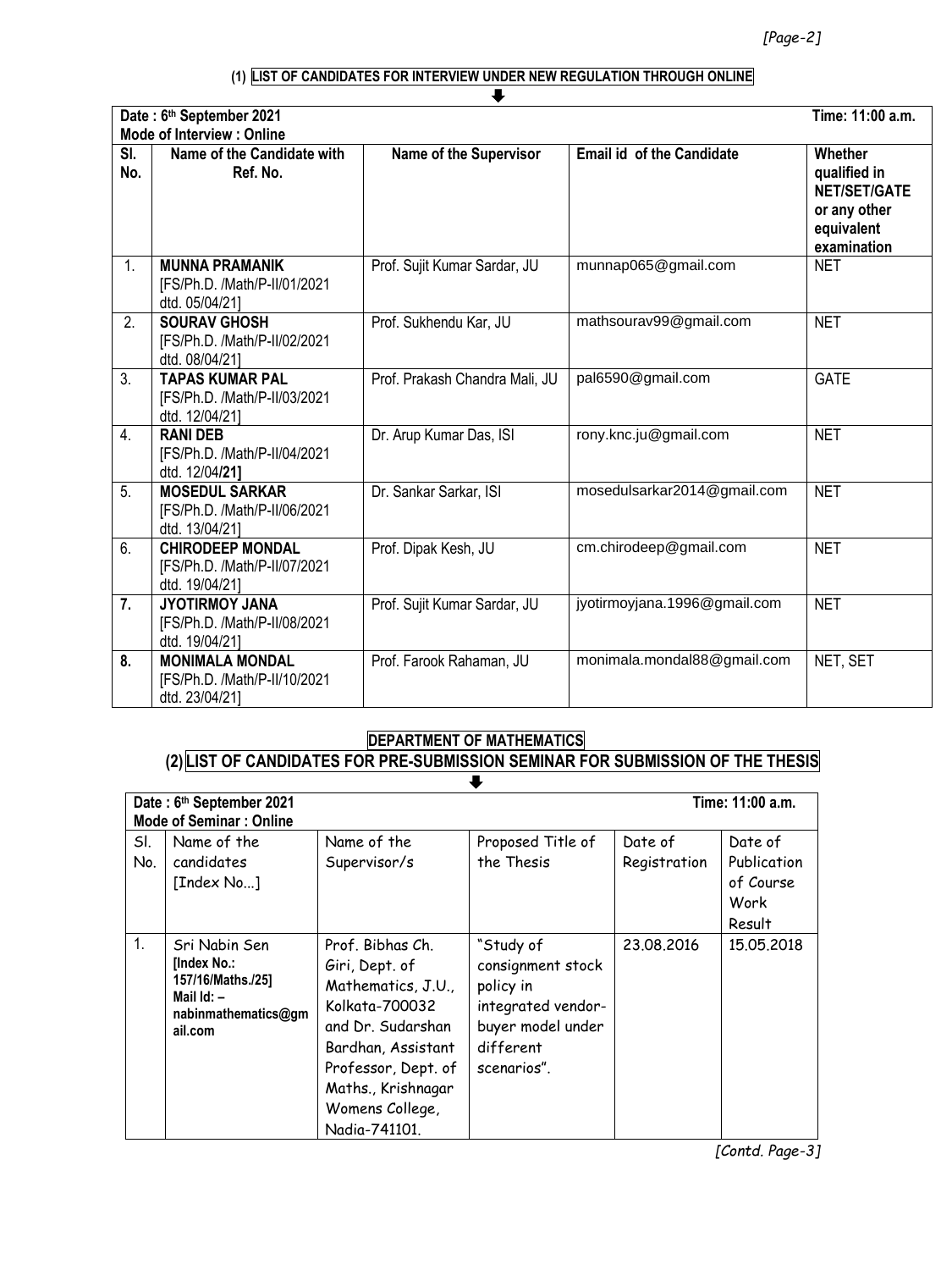| $\overline{2}$ . | Sri Sushil Kumar<br>Dey<br>[Index No.:<br>181/16/Maths./25]<br>Mail $Id: -$<br>sushildeyju@gmail.co<br>m                     | Prof. Bibhas Ch.<br>Giri, Dept. of<br>Mathematics, J.U.,<br>Kolkata-                                                                                                                                                                        | "Modelling and<br>analysis of some<br>issues in sustainable<br>supply chain<br>management".                                              | 08.11.2016 | 26.04.2019 |
|------------------|------------------------------------------------------------------------------------------------------------------------------|---------------------------------------------------------------------------------------------------------------------------------------------------------------------------------------------------------------------------------------------|------------------------------------------------------------------------------------------------------------------------------------------|------------|------------|
| 3.               | Smt. Sutapa Sur<br>[Index No.:<br>111/16/Maths./24]<br>Mail Id: -<br>sursutapa@gmail.com                                     | Prof. Swapna<br>Debnath, Dept. of<br>Mathematics, J.U.,<br>Kolkata-                                                                                                                                                                         | "Study of<br>Relativistic<br>Equations with<br>Position-Dependent<br>Mass".                                                              | 16.05.2016 | 04.05.2017 |
| 4.               | Sri Biswarup<br>Samanta<br>[Index No.:<br>121/16/Maths./25]<br>Mail Id: -<br>biswarupsamanta6@g<br>mail.com                  | Prof. Kripasindhu<br>Chaudhuri, Retd.<br>Prof., Dept. of<br>Mathematics, J.U.,<br>Kolkata-700032<br>and Prof. Bibhas C.<br>Giri, Dept. of<br>Mathematics, J.U.,<br>Kolkata-700032.                                                          | "Some Studies on<br>Vendor-Buyer Model<br>under Reliability and<br>Warranty<br>Consideration".                                           | 05.07.2016 | 26.04.2019 |
| 5.               | Sri Kaushik<br>Chattopadhyay<br>[Index No.:<br>110/16/Maths./24]<br>Mail Id: -<br>kausikchatterji@gmail.<br>com <sup>'</sup> | Prof. Arindam<br>Bhattacharyya,<br>Dept. of<br>Mathematics, J.U.,<br>Kolkata-                                                                                                                                                               | "STUDY OF SOME<br>SPACETIMES AND<br>THEIR<br><b>CONSEQUENCES</b><br>IN THE GENERAL<br>THEORY OF<br>RELATIVITY".                          | 13.05.2016 | 15.05.2018 |
| 6.               | Sri Smarajit Maji<br>[Index No.:<br>177/14/Maths./23]<br>Mail Id-<br>majismarajit5@gmail.c<br>om                             | Prof. Joydev<br>Chattopadhyay,<br>AERU, Indian<br>Statistical<br>Institute, 203, B.<br>T. Road, Kolkata-<br>700108 and Dr.<br>Atiskumar<br>Chattopadhyay,<br>Principal Secretary,<br>Faculty Council of<br>Science, J.U.,<br>Kolkata-700032 | "A Model Based<br><b>Theoretical Studies</b><br>On Mysterious<br>Disease: Burulil<br>ulcer in Presence Of<br>Arsenic in Surface<br>water | 05.07.2016 | 26.04.2019 |

### **(3) LIST OF CANDIDATES FOR INCLUSION OF CO-SUPERVISOR**

| SI.<br>No. | Name of the candidates,<br>Index No. & Email Id. | Name of the<br>Supervisor/s                                   | Name of the co-<br>supervisor as<br>recommended by RAC                                             | Date of RAC<br>meeting where the<br>decision was<br>adopted |  |
|------------|--------------------------------------------------|---------------------------------------------------------------|----------------------------------------------------------------------------------------------------|-------------------------------------------------------------|--|
|            | <b>SOUMI BASU</b><br>Index No.: 116/19/Maths /26 | Prof. Sujit Kumar<br>Sardar,<br>Dept. of Mathematics,<br>J.U. | Dr. Sarbani Mukherjee<br>(Goswami), Dept. of<br>Mathematics, Lady<br>Brabourne College,<br>Kolkata | 21.04.2021                                                  |  |

*[Contd. Page-4]*